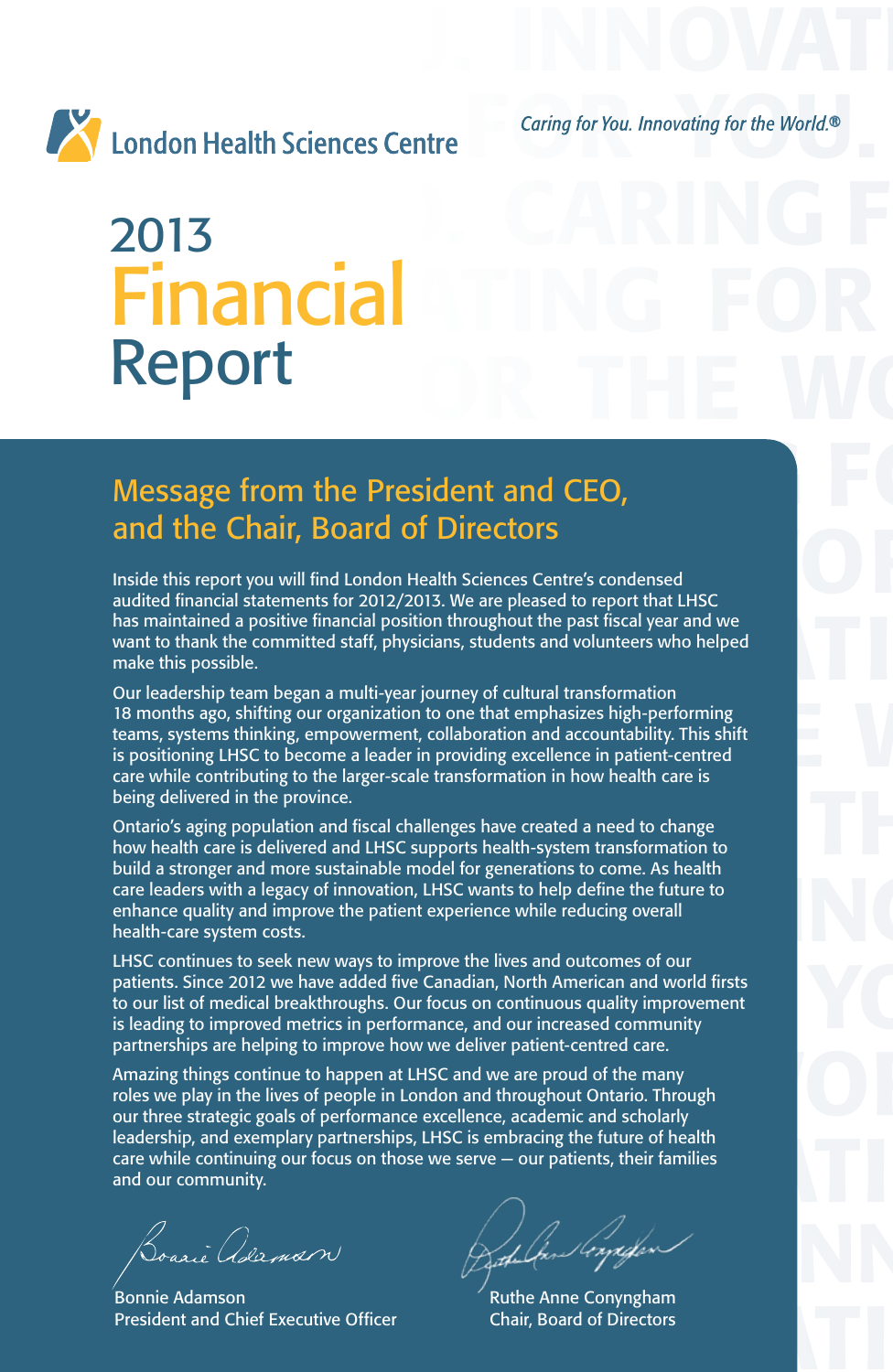## Independent Auditors' Report on the Summary Financial Statements

### To the Board of Directors of London Health Sciences Centre

The accompanying summary financial statements, which comprise the summary statements of financial position as at March 31, 2013 and 2012 and April 1, 2011, the summary statements of operations and cash flows for the years ended March 31, 2013 and 2012, are derived from the audited financial statements of London Health Sciences Centre for the years ended as noted above. We expressed an unmodified audit opinion on those financial statements in our auditors' report dated May 29, 2013.

The summary financial statements do not contain all the disclosures required by Canadian public sector accounting standards applied in the preparation of the audited financial statements of London Health Sciences Centre. Reading the summary financial statements, therefore, is not a substitute for reading the audited financial statements of London Health Sciences Centre.

### Management's responsibility for the summary financial statements

Management is responsible for the preparation of a summary of the audited financial statements on the basis described in the Basis of Presentation note.

### Auditors' responsibility

Our responsibility is to express an opinion on the summary financial statements based on our procedures, which were conducted in accordance with Canadian Auditing Standard 810, "Engagements to Report on Summary Financial Statements."

### **Opinion**

In our opinion, the summary financial statements derived from the audited financial statements of London Health Sciences Centre for the years ended March 31, 2013 and 2012 are consistent, in all material respects, with those financial statements, on the basis described in the Basis of Presentation note.

Ernst & Young LLP

Chartered Accountants Licensed Public Accountants London, Canada May 29, 2013.

# CARING FOR YOU. IN AN INTERNATIONAL PROPERTY FOR THE MANAGEMENT OF THE MANAGEMENT OF THE MANAGEMENT OF THE SUMMA<br>THE MANAGEMENT OF THE MANAGEMENT OF THE MANAGEMENT OF THE MANAGEMENT OF THE MANAGEMENT OF THE MANAGEMENT OF T March 31, 2013<br>Summary Statements of Financial Position Milestone 2 redevelopment costs which<br>London Health Sciences Centre (LHSC) is funded on a cost share basis with the March 31, 2013

mary statements of<br>
mary statements of<br>
e derived from the<br>
sended as noted<br>
Sended as noted<br>
Sended as noted<br>
Sended as noted<br>
Sended as noted<br>
Sended as noted<br>
Sended as noted<br>
Sended as noted<br>
Sended as noted<br>
Sended as Summary Statements of Financial Position London Health Sciences Centre (LHSC) continued its strong financial performance during the past fiscal year. A current ratio of 1.6:1 is the result of a financial decision that is strategic in nature and focuses on LHSC's liquidity in order to deal with expected future funding and operating expense challenges. Current and long-term obligations under various debt agreements are adequately covered and supported by sound business plans and cashflows.

obligations and \$191.1 million in unrestricted<br>d financial statements<br>of \$32.1 million or an operating margin of<br>2.9% of total revenues. This strong financial<br>The information contained in the summary Expenses. LHSC's focus on administrative and<br>
financial statements<br>
complete financial statements.<br>
Sources, and continued replenishment of<br>
working capital will strategically position the Scribed in the Basis of<br>
organization to respond to the evolving fiscal<br>
environment in the health-care sector.<br>
Summary Statements of Cash Flows Summary Statements of Operations LHSC ended the year with a GAAP surplus of \$32.1 million or an operating margin of 2.9% of total revenues. This strong financial performance is the result of better than anticipated revenues in other revenues and prior year recoveries from the MOHLTC/ LHIN, and favourable labour and supplies expenses. LHSC's focus on administrative and clinical efficiencies, optimization of revenue sources, and continued replenishment of working capital will strategically position the organization to respond to the evolving fiscal environment in the health-care sector.

LHSC invested \$37.1 million in clinical capital,<br>building service equipment, information<br>systems and buildings during the year.<br>In addition, LHSC spent \$30.4 million in Summary Statements of Cash Flows LHSC invested \$37.1 million in clinical capital, building service equipment, information systems and buildings during the year. In addition, LHSC spent \$30.4 million in

Milestone 2 redevelopment costs which is funded on a cost share basis with the MOHLTC and \$32.9 million in externally funded or recoverable capital projects.

ments in our auditors' is strategic in nature and focuses on LHSC's<br>
liquidity in order to deal with expected future<br>
funding and operating expense challenges.<br>
Experience to deal with expected future<br>
funding and operatin Capital spending is financed through a combination of operations and deferred contributions from both levels of government, the London Health Sciences Foundation and Children's Health Foundation.

The cial statements of<br>
is therefore, is not a<br>
iences Centre.<br>
Summary Statements of Operations<br>
Summary Statements of Operations<br>
Summary Statements of Operations<br>
Summary Statements of Operations<br>
Summary Statements of Total cash of \$214.1 million consists of restricted cash and portfolio investments of \$23 million in order to discharge certain future obligations and \$191.1 million in unrestricted cash and cash equivalents.

### Basis of Presentation

Performance is the result of better than<br>
inticipated revenues in other revenues and<br>
inticipated information in the complete audited<br>
prior year recoveries from the MOHLTC/<br>
LHIN, and favourable labour and supplies<br>
conta The information contained in the summary financial statements is in agreement with the related information in the complete audited financial statements. The summary statements contain major subtotals and totals from the complete financial statements.

### Summary Statements of Financial Position Summary Statements of Operations Summary Statements of Cash Flows

|                                                                                                  | March 31,       |    | March 31,    |     | April 1,     |
|--------------------------------------------------------------------------------------------------|-----------------|----|--------------|-----|--------------|
|                                                                                                  | 2013 (000's)    |    | 2012 (000's) |     | 2011 (000's) |
| <b>ASSETS</b>                                                                                    |                 |    |              |     |              |
| <b>Current assets</b>                                                                            | \$<br>299,848   | \$ | 303,096      | \$  | 205,708      |
| <b>Restricted cash and investments</b>                                                           | \$<br>10,792    | \$ | 10,607       | l\$ | 12,746       |
| Capital assets                                                                                   | \$<br>923,751   | \$ | 874,808      | \$  | 804,179      |
|                                                                                                  | \$<br>1,234,391 | \$ | 1,188,511    | \$  | 1,022,633    |
| <b>LIABILITIES, DEFERRED CONTRIBUTIONS, NET ASSETS,</b><br><b>REMEASUREMENT GAINS AND LOSSES</b> |                 |    |              |     |              |
| <b>Current liabilities</b>                                                                       | \$<br>185,141   | \$ | 192,429      | \$  | 173,730      |
| Long-term liabilities and<br>deferred contributions                                              | \$<br>789,274   | \$ | 767,113      | \$  | 652,848      |
| Unrestricted net assets                                                                          | \$<br>277,953   | \$ | 228,969      | \$  | 196,055      |
| Accumulated remeasurement gains<br>and losses                                                    | \$<br>(17, 977) | \$ |              | \$  |              |
|                                                                                                  | \$<br>1,234,391 | S  | 1,188,511    | \$  | 1,022,633    |

# ARRING FOR THE WAY TO A REPORT OF A PROPERTY SUMMARY STATEMENTS OF CASH FLOWS Summary Statements of Operations

|                 |                                                                         |                           | <b>March 31,</b> | March 31,    |                                    |                           | March 31,       | March 31,    |
|-----------------|-------------------------------------------------------------------------|---------------------------|------------------|--------------|------------------------------------|---------------------------|-----------------|--------------|
|                 |                                                                         |                           | 2013 (000's)     | 2012 (000's) |                                    |                           | 2013 (000's)    | 2012 (000's) |
| <b>REVENUES</b> |                                                                         |                           |                  |              | <b>CASH PROVIDED BY (USED IN):</b> |                           |                 |              |
|                 | Ministry of Health and Long-Term $\frac{1}{2}$<br>Care and Local Health |                           | 926,850 \$       | 899,840      | <b>Operating Activities</b>        | \$                        | $62,506$ \$     | 123,479      |
|                 | Integration Network                                                     |                           |                  |              | <b>Financing Activities</b>        | $\boldsymbol{\mathsf{s}}$ | 25,499 \$       | 106,116      |
| Other           |                                                                         | \$                        | 198,048 \$       | 184,119      | <b>Investing Activities</b>        | \$                        | $(185)$ \$      | 2,139        |
|                 |                                                                         |                           | $1,124,898$ \$   | 1,083,959    | <b>Capital Activities</b>          | \$                        | $(100, 481)$ \$ | (123, 578)   |
| <b>EXPENSES</b> |                                                                         |                           |                  |              |                                    |                           |                 |              |
|                 | Salaries and benefits                                                   | $\boldsymbol{\mathsf{S}}$ | 729,981 \$       | 695,887      | Net increase (decrease) in cash    | - \$                      | $(12,661)$ \$   | 108,156      |
| Other           |                                                                         | \$                        | 362,813 \$       | 346,528      | Cash, beginning of year            | $\mathbf{s}$              | 222,716 \$      | 114,560      |
|                 |                                                                         |                           | 1,092,794 \$     | 1,042,415    | Cash, end of year                  | \$                        | 210,055 \$      | 222,716      |
|                 |                                                                         |                           |                  |              |                                    |                           |                 |              |
|                 | Excess of revenues over expenses \$                                     |                           | $32,104$ \$      | 41,544       |                                    |                           |                 |              |

|                                    |    | March 31,    |      | <b>March 31,</b> |
|------------------------------------|----|--------------|------|------------------|
|                                    |    | 2013 (000's) |      | 2012 (000's)     |
| <b>CASH PROVIDED BY (USED IN):</b> |    |              |      |                  |
| <b>Operating Activities</b>        | \$ | 62.506       | - \$ | 123,479          |
| <b>Financing Activities</b>        | \$ | 25,499       | \$   | 106,116          |
| <b>Investing Activities</b>        | \$ | (185)        | \$   | 2.139            |
| <b>Capital Activities</b>          | \$ | (100, 481)   | \$   | (123, 578)       |
| Net increase (decrease) in cash    | \$ | (12, 661)    | - 5  | 108.156          |
| Cash, beginning of year            | \$ | 222.716      | 5    | 114,560          |
| Cash, end of year                  | S  | 210.055      | \$   | 222.716          |